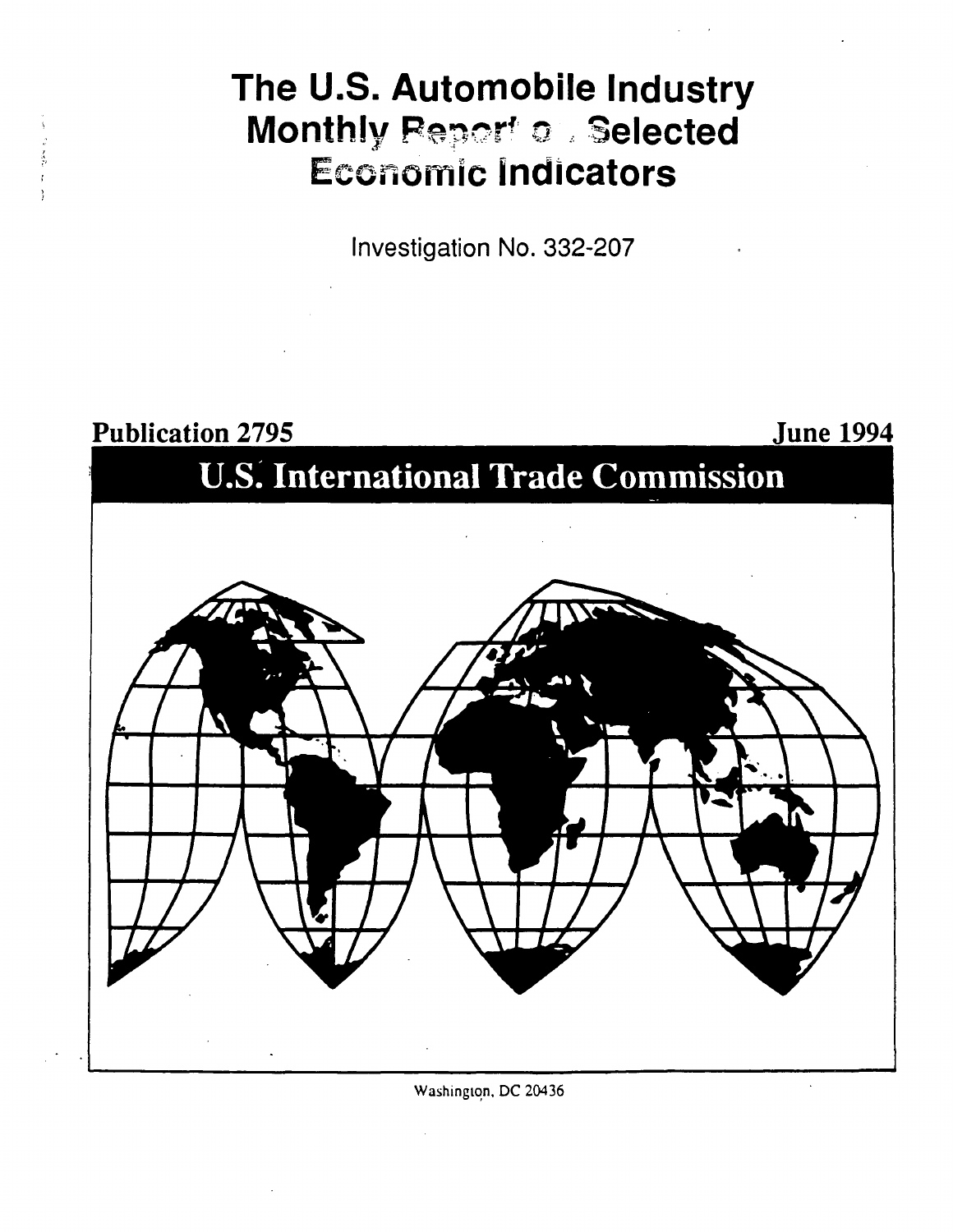## U.S. **International Trade Commission**

## COMMISSIONERS

Peter S. Watson, Chairman Janet A. Nuzum, Vice Chairman David B. Rohr Don E. Newquist Carol T. Crawford Lynn M. Bragg

> Robert A. Rogowsky Director of Operations

Vern Simpson Director of Industries

*This report was prepared principally by* 

Michael Hagey

Machinery and Transportation Division

Address all communications to Secretary to the Commission United States International Trade Commission Washington, DC 20436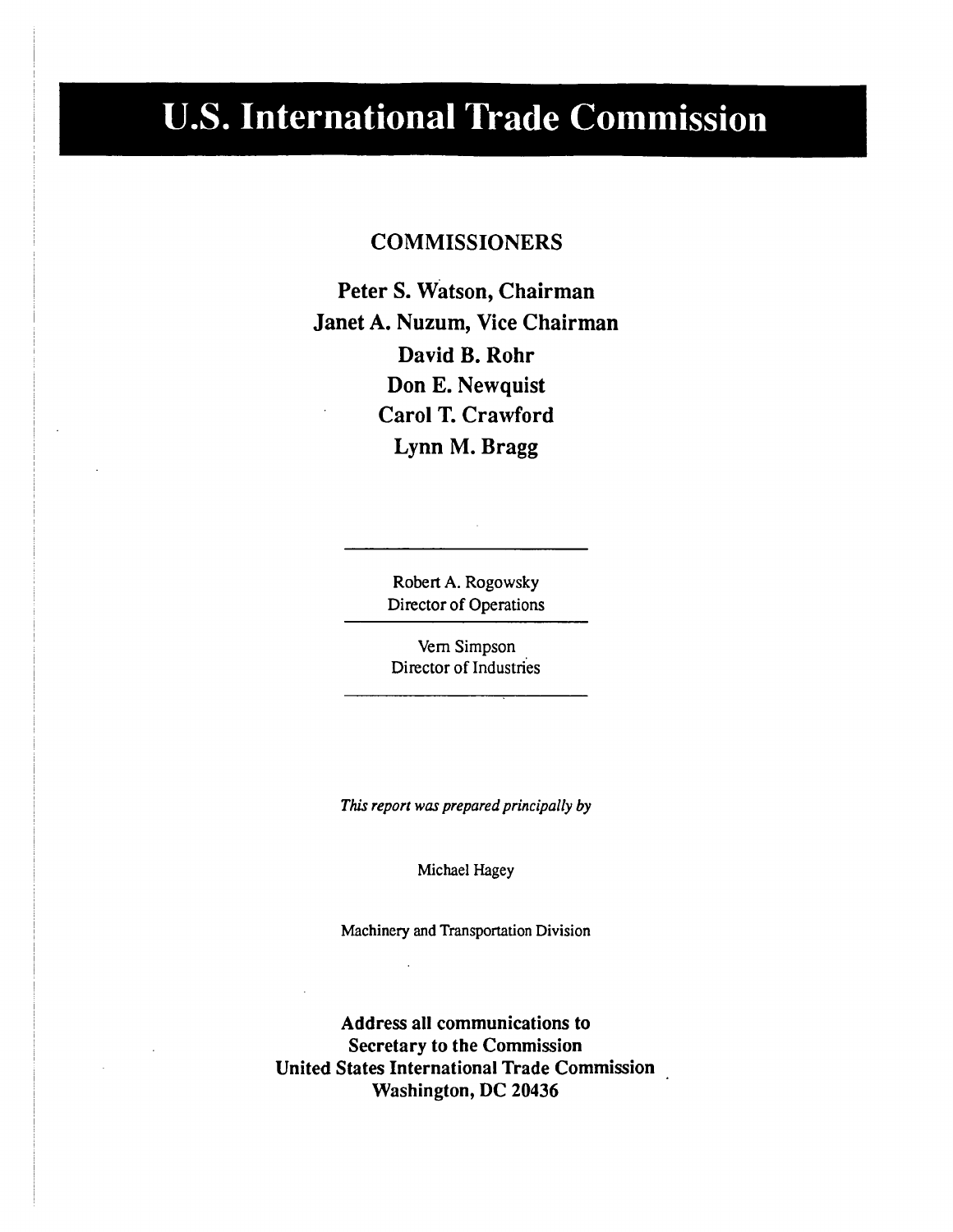#### PREFACE

In November 1980, the U.S. International Trade Commission, under section 201 of the Trade Act of 1974, determined that certain motor vehicles and certain chassis and bodies therefor were not being imported into the United States in such increased quantities as to be a substantial cause of serious injury, or threat thereof, to the domestic industry producing articles like or directly competitive with the imported articles (inv. No. TA-201-44). In December 1980, the Subcommittee on Trade, Committee on Ways and Means of the U.S. House of Representatives, requested that the Commission provide it with monthly data on U.S. automobile imports, sales, production, and prices. In late December 1980, the Commission instituted inv. No. 332-121, U.S. Automobile Industry Monthly Report on Selected Economic Indicators. The request by.the Subcommittee on Trade of the House Committee on Ways and Means for monthly data on the automobile industry was renewed four time between 1981-85, with the final request in 1985 (inv. No. 332-207) having no fixed date for termination.

The report uses trade data compiled from official statistics of the U.S. Department of Commerce. Sales, production, and certain price data are derived from Automotive News. The U.S. Department of Labor provides employment and consumer and producer price data, while quarterly financial results for U.S. owned automakers are from various public sources.

i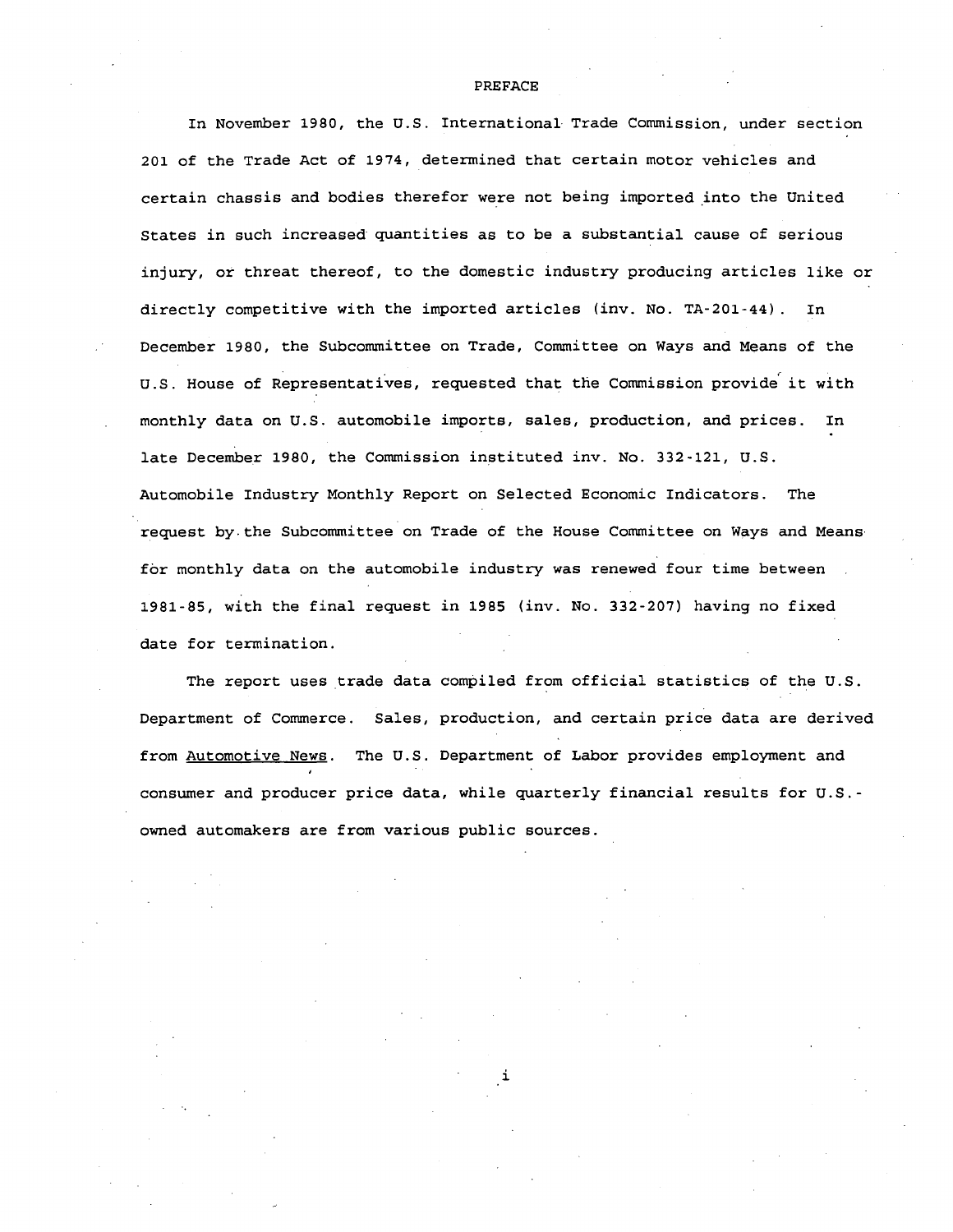$\label{eq:2.1} \frac{1}{\sqrt{2}}\int_{\mathbb{R}^3}\frac{1}{\sqrt{2}}\left(\frac{1}{\sqrt{2}}\right)^2\frac{1}{\sqrt{2}}\left(\frac{1}{\sqrt{2}}\right)^2\frac{1}{\sqrt{2}}\left(\frac{1}{\sqrt{2}}\right)^2.$  $\label{eq:2.1} \mathcal{L}(\mathcal{L}(\mathcal{L})) = \mathcal{L}(\mathcal{L}(\mathcal{L})) = \mathcal{L}(\mathcal{L}(\mathcal{L})) = \mathcal{L}(\mathcal{L}(\mathcal{L})) = \mathcal{L}(\mathcal{L}(\mathcal{L})) = \mathcal{L}(\mathcal{L}(\mathcal{L})) = \mathcal{L}(\mathcal{L}(\mathcal{L})) = \mathcal{L}(\mathcal{L}(\mathcal{L})) = \mathcal{L}(\mathcal{L}(\mathcal{L})) = \mathcal{L}(\mathcal{L}(\mathcal{L})) = \mathcal{L}(\mathcal{L}(\mathcal{L})) = \math$ 

 $\label{eq:2.1} \frac{1}{\sqrt{2}}\int_{\mathbb{R}^3}\frac{1}{\sqrt{2}}\left(\frac{1}{\sqrt{2}}\right)^2\frac{1}{\sqrt{2}}\left(\frac{1}{\sqrt{2}}\right)^2\frac{1}{\sqrt{2}}\left(\frac{1}{\sqrt{2}}\right)^2\frac{1}{\sqrt{2}}\left(\frac{1}{\sqrt{2}}\right)^2.$ 

 $\label{eq:2.1} \begin{split} \mathcal{L}_{\text{max}}(\mathcal{L}_{\text{max}}) = \mathcal{L}_{\text{max}}(\mathcal{L}_{\text{max}}) \,, \end{split}$  $\label{eq:2.1} \frac{1}{\sqrt{2}}\int_{\mathbb{R}^3}\frac{1}{\sqrt{2}}\left(\frac{1}{\sqrt{2}}\int_{\mathbb{R}^3}\frac{1}{\sqrt{2}}\left(\frac{1}{\sqrt{2}}\int_{\mathbb{R}^3}\frac{1}{\sqrt{2}}\left(\frac{1}{\sqrt{2}}\int_{\mathbb{R}^3}\frac{1}{\sqrt{2}}\right)\frac{1}{\sqrt{2}}\right)\frac{1}{\sqrt{2}}\right)=\frac{1}{2}\int_{\mathbb{R}^3}\frac{1}{\sqrt{2}}\int_{\mathbb{R}^3}\frac{1}{\sqrt{2}}\frac{1}{\$  $\label{eq:2.1} \frac{1}{\sqrt{2}}\int_{\mathbb{R}^3}\frac{1}{\sqrt{2}}\left(\frac{1}{\sqrt{2}}\right)^2\frac{1}{\sqrt{2}}\left(\frac{1}{\sqrt{2}}\right)^2\frac{1}{\sqrt{2}}\left(\frac{1}{\sqrt{2}}\right)^2\frac{1}{\sqrt{2}}\left(\frac{1}{\sqrt{2}}\right)^2.$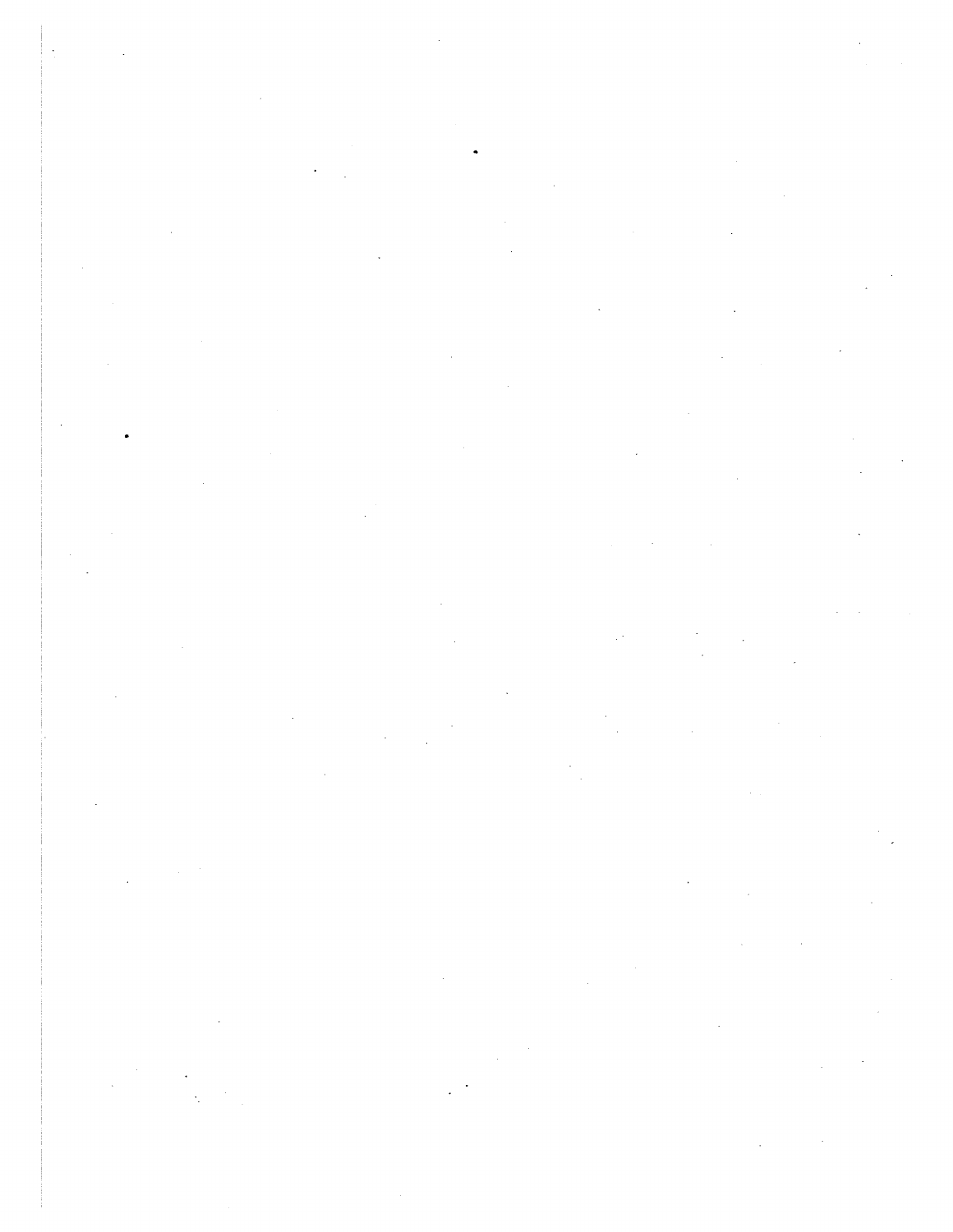#### C 0 N T E N T S

# Preface.................................................................. i

Page

### Tables

| $\mathbf 1$ .  | New passenger automobiles: U.S. retail sales of domestic<br>production, production, inventory, days' supply, and                                                                 |                |
|----------------|----------------------------------------------------------------------------------------------------------------------------------------------------------------------------------|----------------|
| 2.             | employment, by specified periods, June 1992-May 1994<br>New passenger automobiles: U.S. imports, by principal sources                                                            | -1             |
| 3 <sub>1</sub> | and by specified periods, May 1992-April 1994<br>Lightweight automobile trucks and bodies and cab/chassis for                                                                    | $\overline{2}$ |
|                | lightweight automobile trucks: U.S. imports, by principal<br>sources and by specified periods, May 1992-April 1994 3                                                             |                |
| 4.             | New passenger automobiles: U.S. exports of domestic<br>merchandise, by principal markets and by specified periods,                                                               |                |
| 5.             | Lightweight automobile trucks and bodies and cab/chassis for<br>lightweight automobile trucks: U.S. exports of domestic                                                          |                |
|                | merchandise, by principal markets and by specified periods,                                                                                                                      | 5              |
| 6.             | New passenger automobiles: Sales of domestic and imported<br>passenger automobiles and sales of imported passenger<br>automobiles as a percent of total U.S. sales, by specified |                |
|                |                                                                                                                                                                                  | 6              |
| 7.             | New passenger automobiles: Price indexes, by specified periods,                                                                                                                  | -6             |
| 8.             | New passenger automobiles: Retail price changes in the U.S.                                                                                                                      |                |
| 9.             | Manufacturers' suggested retail prices of selected U.S. and                                                                                                                      | 7              |
|                | Japanese automobiles, April 1981-June 1994                                                                                                                                       | -8             |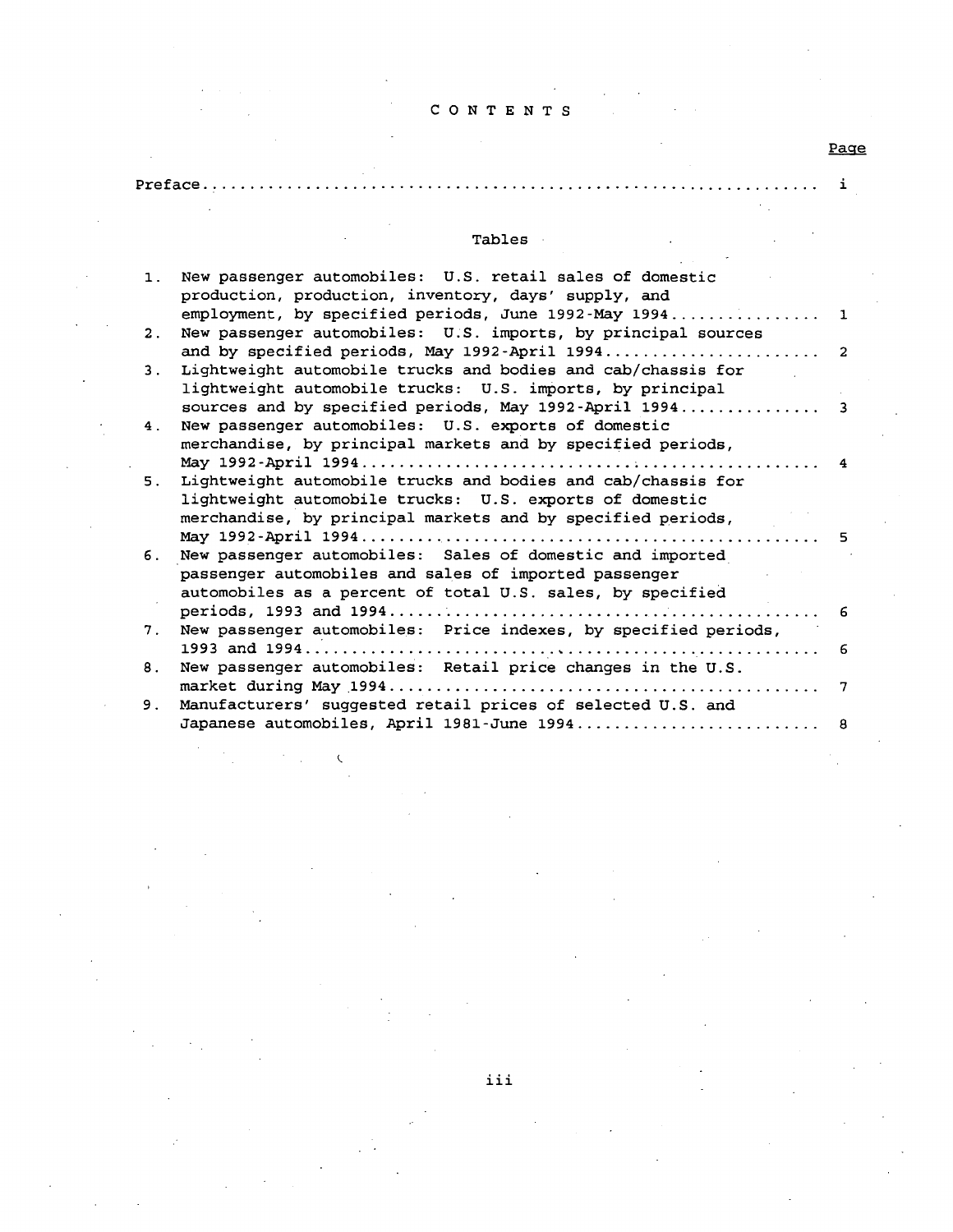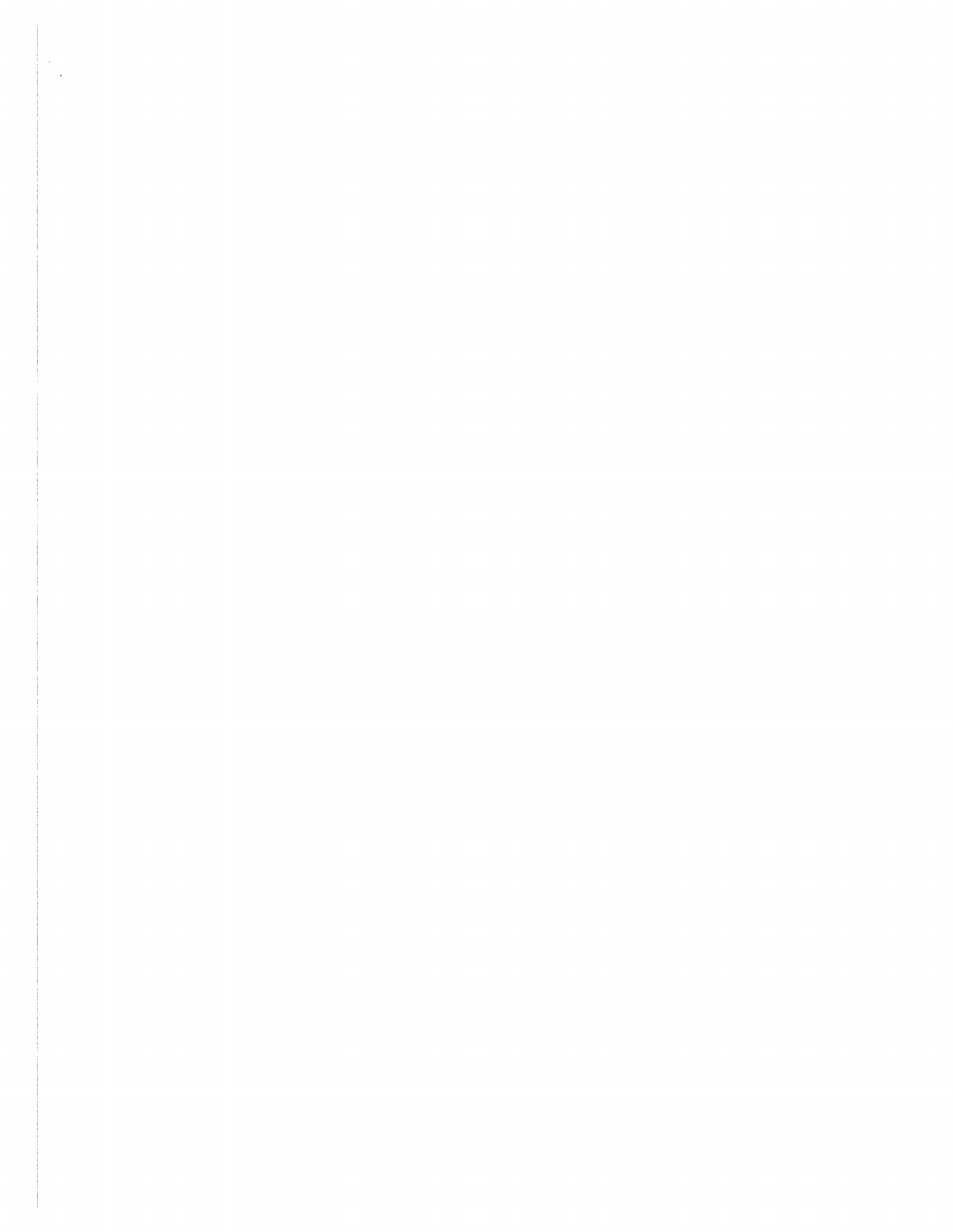New passenger automobiles: U.S. retail sales of domestic production, production, inventory, days' supply, and employment, by specified periods, June 1992-May 1994

|                                | 1993-94          |             |                               | $1992 - 93$ |                        |
|--------------------------------|------------------|-------------|-------------------------------|-------------|------------------------|
| Item                           | Apr.<br>1994     | May<br>1994 | June 1993-<br>May 1994        | May<br>1993 | June 1992-<br>May 1993 |
| Retail sales of domes-         |                  |             |                               |             |                        |
| tic production                 | 632              | 655         | 6,819                         | 633         | 6,363                  |
| Production                     | 568              | 607         | 6,107                         | 547         | 5,787                  |
| Inventory                      | 1,443            | 1,457       | $\mathfrak{c}^{\mathfrak{r}}$ | 1,433       |                        |
| Days' $\text{supp1y}^2$        | 59               | 56          |                               | 57          |                        |
| Employment:<br>Total employees | $872^{4}$        | $878^{5}$   |                               | $815^6$     |                        |
| Production workers             | 673 <sup>4</sup> | $679^{5}$   |                               | $628^{6}$   |                        |

(In thousands of units; thousands of employees)

 $\frac{1}{2}$  Not applicable.<br><sup>2</sup> Days' supply is an average for each class size which is determined by the previous month's retail sales.

3 Employment data are for SIC 371 (motor vehicles and motor vehicle equipment).<br>4 Data are for April 1992, revised.

<sup>5</sup> Data are for May 1994.

6 Data are for May 1993.

Source: Production, retail sales, days' supply, and inventory, Automotive News; and employment, U.S. Department of Labor.

Note.--Because of rounding, figures may not add to the totals shown. Market classifications discontinued because of the unavailability of data.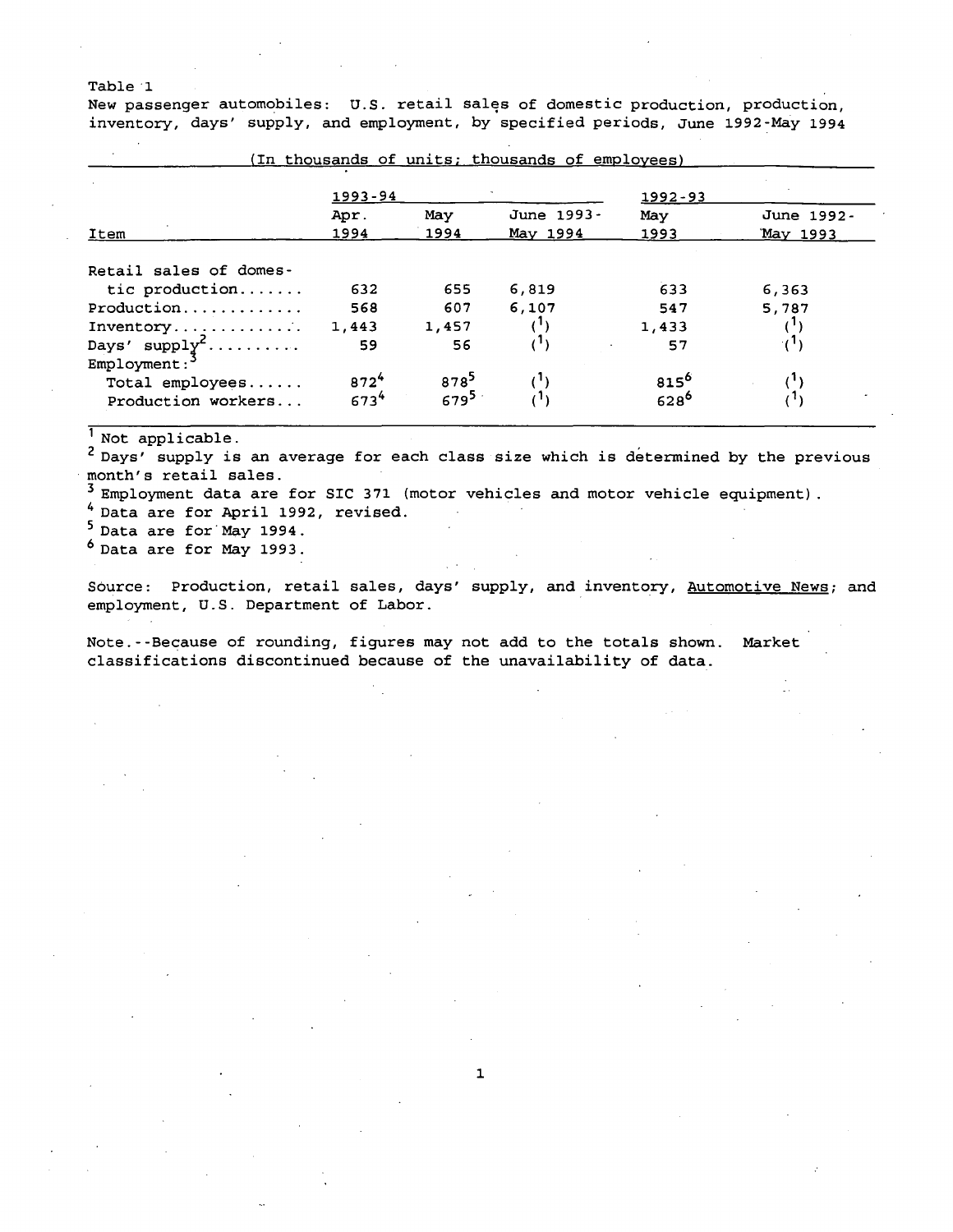New passenger automobiles: U.S. imports, *Qy* principal sources and by specified periods, May 1992-April 1994<sup>1</sup>

|                                           | 1993-94      |           |                       | 1992-93        |            |  |  |
|-------------------------------------------|--------------|-----------|-----------------------|----------------|------------|--|--|
|                                           | Mar.         | Apr.      | May 1993-             | Apr.           | May 1992-  |  |  |
| Source                                    | 1994         | 1994      | Apr. 1994             | 1993           | Apr. 1993  |  |  |
|                                           |              |           | Quantity (units)      |                |            |  |  |
|                                           |              |           |                       |                |            |  |  |
| Japan                                     | 149,992      | 125,945   | 1,523,505             | 152,027        | 1,664,373  |  |  |
| Canada.                                   | 123,905      | 130,815   | 1,428,848             | 140,735        | 1,268,603  |  |  |
| Germany                                   | 20,022       | 17,515    | 174,936               | 14,573         | 215,232    |  |  |
| Korea, South                              | 23,203       | 19,969    | 154,109               | 11,292         | 139,444    |  |  |
| $S$ weden                                 | 6,418        | 4,803     | 56,524                | 5,644          | 72,317     |  |  |
| $Mexico$                                  | 27,068       | 26,852    | 321,276               | 24,508         | 254,674    |  |  |
| United Kingdom                            | 2,126        | 2,175     | 21,386                | 1,423          | 13,990     |  |  |
| Italy                                     | 73           | 73        | 1,222                 | 101            | 1,648      |  |  |
| $France \ldots \ldots \ldots$             | $\mathbf{1}$ | 3         | 17                    | $\mathbf{1}$   | 39         |  |  |
| $\texttt{Brazil} \dots \dots \dots$       | $\mathbf 0$  | 0         | 3,305                 | 1,602          | 10,710     |  |  |
| All other                                 | 3,888        | 5,034     | 52,944                | 4,206          | 35,659     |  |  |
| $Total$                                   | 356,696      | 333,184   | 3,738,076             | <u>356,112</u> | 3,676,700  |  |  |
|                                           |              |           |                       |                |            |  |  |
|                                           |              |           | Value (1,000 dollars) |                |            |  |  |
| Japan                                     | 2,301,728    | 2,028,773 | 22, 275, 859          | 1,994,230      | 20,916,262 |  |  |
| Canada                                    | 1,656,871    | 1,879,353 | 18, 312, 492          | 1,723,042      | 15,496,469 |  |  |
| Germany                                   | 575,998      | 493,734   | 5,317,124             | 417,343        | 6,065,891  |  |  |
| Korea, South                              | 160,153      | 134,281   | 953,343               | 68,057         | 781,803    |  |  |
| $S$ weden                                 | 119,129      | 87,929    | 1,094,025             | 110,668        | 1,354,166  |  |  |
| Mexico                                    | 285,564      | 283,516   | 3, 355, 283           | 249,354        | 2,460,132  |  |  |
| United Kingdom                            | 74,119       | 72,904    | 804,930               | 51,391         | 516,601    |  |  |
| Italy                                     | 6,005        | 5,326     | 64,042                | 5,260          | 50,769     |  |  |
| France                                    | 34           | 88        | 327                   | 135            | 509        |  |  |
| $\texttt{Brazil} \dots \dots \dots \dots$ | $\mathbf 0$  | $\Omega$  | 23,570                | 11,433         | 73,541     |  |  |
| All other                                 | 82,089       | 103,796   | 985,786               | 80,745         | 567,714    |  |  |
| $Total$                                   | 5,261,689    | 5,089,700 | 53,186,818            | 4,711,658      | 48,283,966 |  |  |

Data include imports into Puerto Rico; data do not include automobiles assembled . in U.S. foreign trade zones.

Source: Compiled from official statistics of the U.S. Department of Commerce.

Note. --Because of rounding, figures may not add to the totals shown.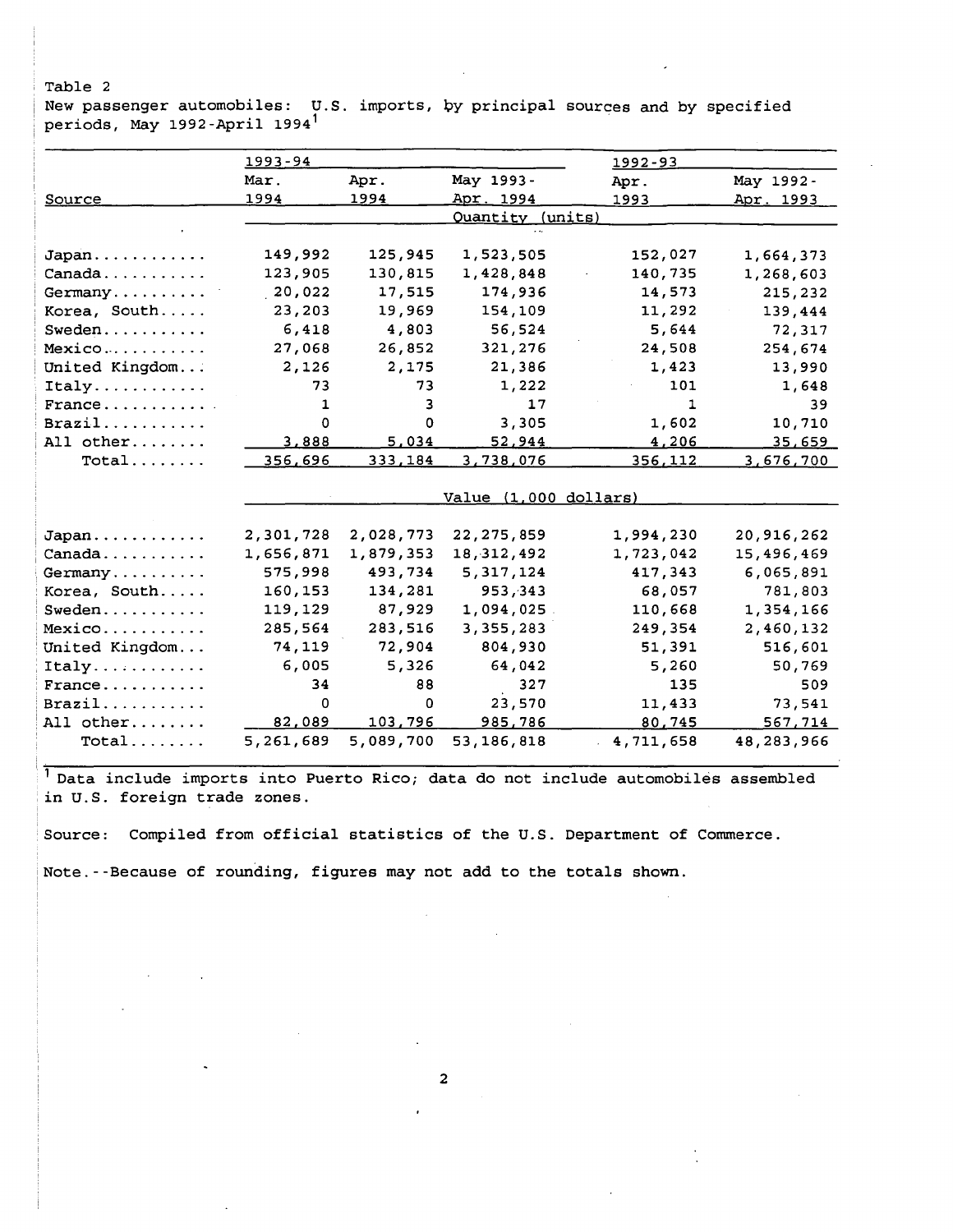Lightweight automobile  $true$ ks<sup>1</sup> and bodies and  $cab/chassis$  for lightweight automobile trucks: U.S. imports, by principal sources and by specified periods, May 1992- April 1994<sup>2</sup>

|                  | 1993-94   |         |                       | 1992-93    |            |
|------------------|-----------|---------|-----------------------|------------|------------|
|                  | Mar.      | Apr.    | May 1993-             | Apr.       | May 1992-  |
| Source           | 1994      | 1994    | Apr. 1994             | 1993       | Apr. 1993. |
|                  |           |         | Quantity              | $(mits)^3$ |            |
|                  |           |         |                       |            |            |
| Japan            | 11,023    | 11,694  | 115,125               | 11,778     | 152,251    |
| Canada.          | 46,549    | 38,566  | 452,905               | 49,552     | 508,360    |
| $Mexico$         | 3,913     | 2,955   | 33,887                | 2,708      | $-29,890$  |
| All other        | .518      | 340     | 3,085                 | 103        | 154        |
| $Total$          | $-62,004$ | 53,555  | 604,892               | 64,141     | 690,655    |
|                  |           |         | Value (1,000 dollars) |            |            |
| Japan            | 96,460    | 97,066  | 928,660               | 93,996     | 1,189,911  |
| $Canada \ldots $ | 637,938   | 534,229 | 6,196,569             | 641,667    | 6,745,411  |
| Mexico           | 56,495.   | 42,151  | 527,496               | 50,540     | 544,040    |
| All other        | 14,349    | 9,059   | 102,785               | 5,911      | 27,769     |
| Total.           | 805,243   | 682,504 | 7,755,511             | 792,114    | 8,507,131  |

The Defined as not over 10,000 pounds gvw.<br>
<sup>2</sup> Partially estimated, all data include imports into Puerto Rico.

3 Quantity data include complete trucks and cab/chassis, but exclude bodies.

Source: Compiled from official statistics of the U.S. Department of Commerce, except as noted.

Note.--Because of rounding, figures may not add to the totals shown.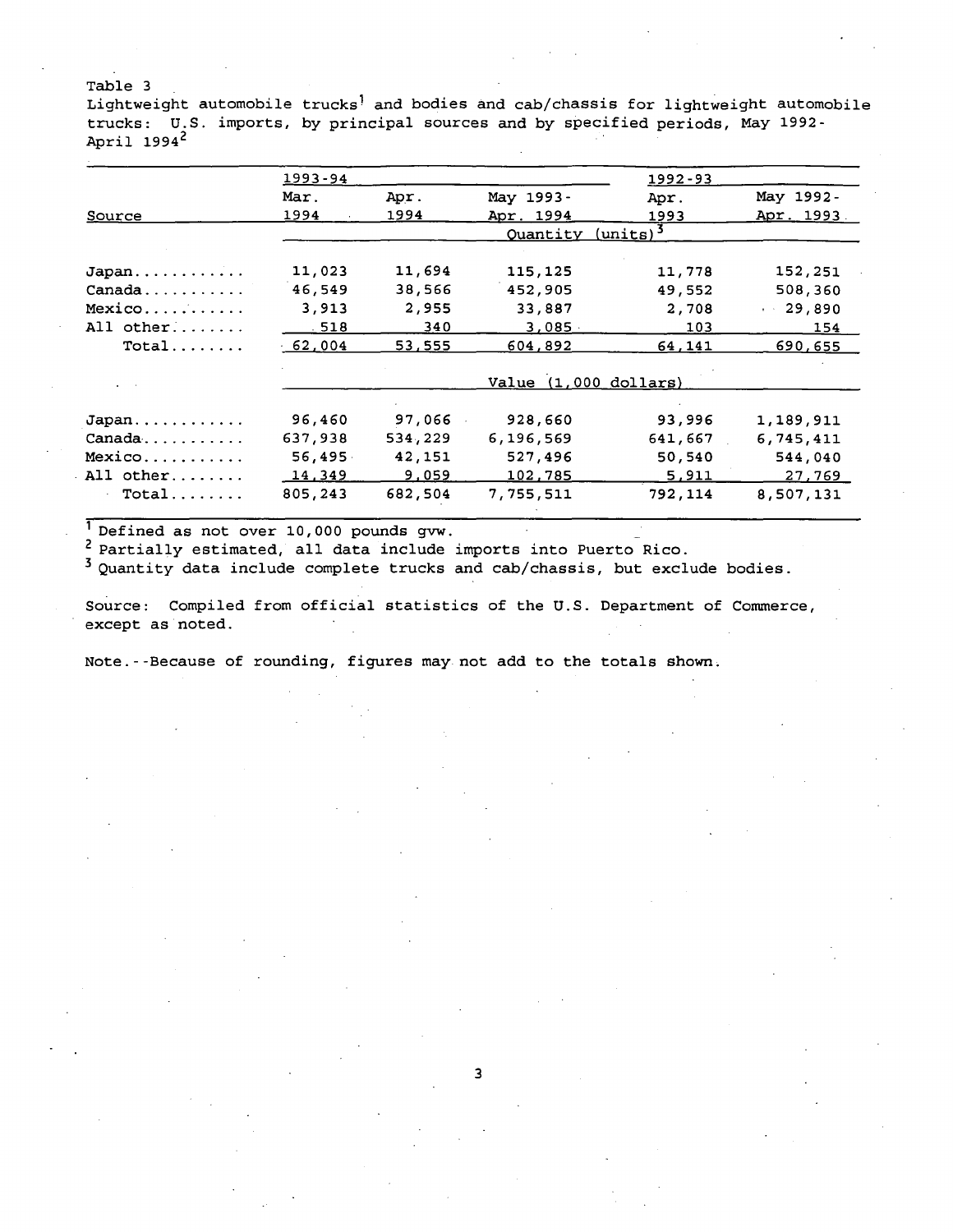New passenger automobiles: U.S. exports of domestic merchandise, by principal markets and by specified periods, May 1992-April 1994

|           | 1993-94   |           |                  | 1992-93               |            |
|-----------|-----------|-----------|------------------|-----------------------|------------|
|           | Mar.      | Apr.      | May 1993-        | Apr.                  | May 1992-  |
| Market    | 1994      | 1994      | Apr. 1994        | <u> 1993 </u>         | Apr. 1993  |
|           |           |           | Quantity (units) |                       |            |
| Canada    | 69,783    | 64,252    | 539,458          | 51,952                | 479,184    |
| Japan     | 8,362     | 5,884     | 62,212           | 5,265                 | 51,139     |
| All other | 34,991    | 32,065    | 330,180          | 30,746                | 348,658    |
| $Total$   | 113,141   | 102,201   | 931,855          | 88,546                | 883,474    |
|           |           |           |                  | Value (1,000 dollars) |            |
| Canada.   | 921,982   | 858,530   | 7,088,492        | 673,259               | 6,282,639  |
| Japan     | 136,927   | 104,087   | 1,074,883        | 87,518                | 856,427    |
| All other | 557,781   | 488,060   | 5, 112, 709      | 495,343               | 5,345,301  |
| $Total$   | 1,616,765 | 1,450,678 | 13,276,159       | 1,265,925             | 12,550,903 |

Source: Compiled from official statistics of the U.S. Department of Commerce.

 $\sim 10^{-1}$ 

l.

 $\sim 10^{-1}$ 

in.<br>Se

4

Note.--Because of rounding, figures may not add to the totals shown.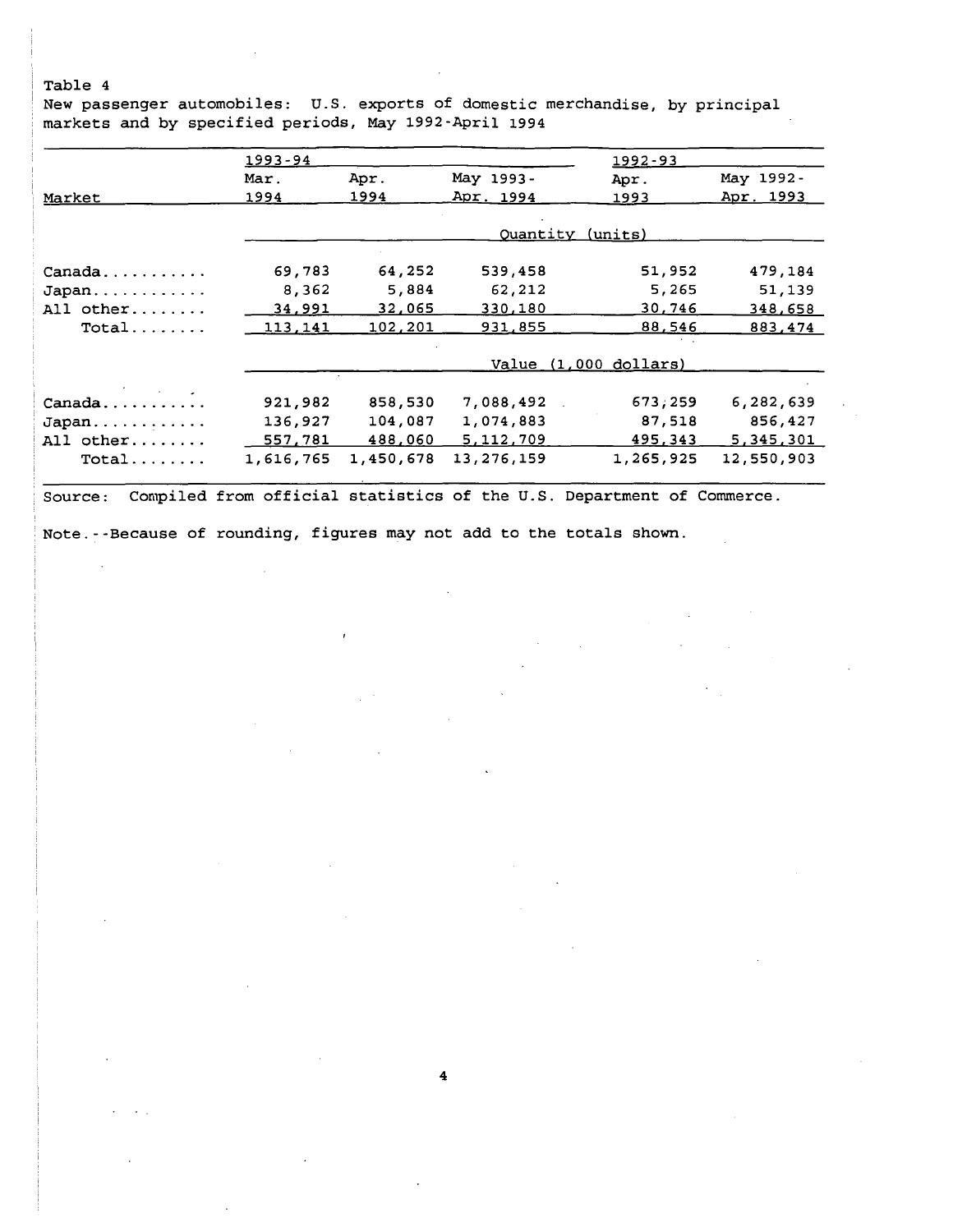#### Table 5.

Lightweight automobile  $trucks<sup>1</sup>$  and bodies and cab/chassis for lightweight automobile trucks: U.S. exports of domestic merchandise, by principal markets and by specified periods, May 1992-April 1994<sup>2</sup>

|           | 1993-94 |         |                               | 1992-93 |           |
|-----------|---------|---------|-------------------------------|---------|-----------|
|           | Mar.    | Apr.    | May 1993-                     | Apr.    | May 1992- |
| Market    | 1994    | 1994    | Apr. 1994                     | 1993    | Apr. 1993 |
|           |         |         | Quantity (units) <sup>3</sup> |         |           |
|           |         |         |                               |         | ×.        |
| Canada.   | 15,837  | 17,820  | 143,770                       | 12,270  | 111,963   |
| All other | 3,986   | 3,656   | 37,077                        | 3,142   | 34,058    |
| $Total$   | 19,878  | 21,477  | 180,902                       | 15,415  | 146,076   |
|           |         |         | Value (1,000 dollars)         |         |           |
| $Canada$  | 199,641 | 226,693 | 1,828,832                     | 148,296 | 1,357,397 |
| All other | 73,929  | 74,341  | 719,827                       | 47,851  | 497,604   |
| $Total$   | 274,531 | 301,034 | 2,549,618                     | 196,190 | 1,855,902 |

The particular over 10,000 pounds gvw.<br>
<sup>2</sup> Partially estimated.

3 Quantity data include complete *trucks* and cab/chassis, but exclude bodies.

Source: Compiled from official statistics of the U.S. Department of Commerce, except as noted.

Note. - - Because of rounding, figures may not add to the totals shown.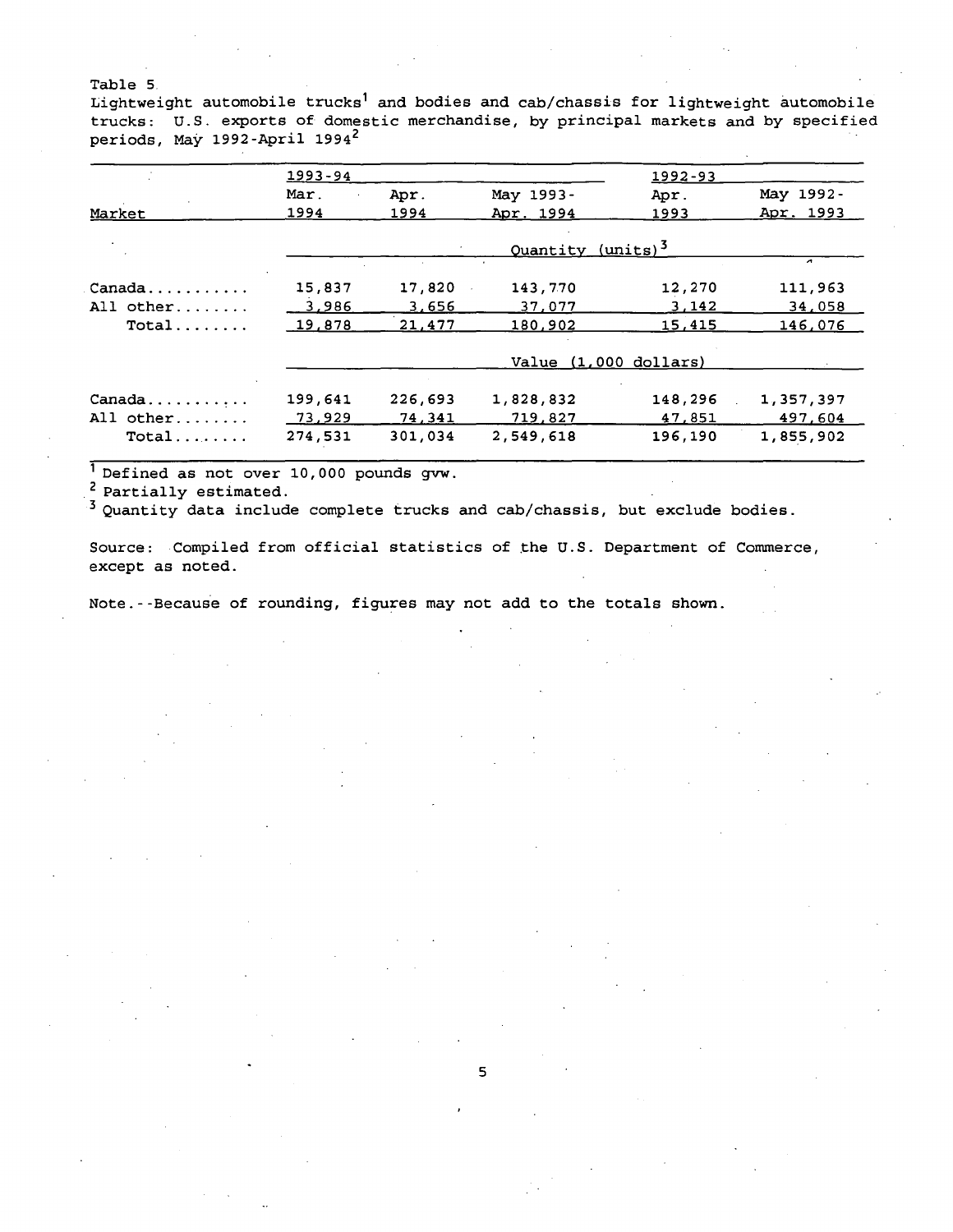New passenger automobiles: Sales of domestic and imported passenger automobiles and sales of impo1ted passenger automobiles as a percent of total U.S. sales, by specified periods, 1993 and 1994

|                                    | Sales of-                |         |                         |         |                                    |           |                      | Ratio of import |
|------------------------------------|--------------------------|---------|-------------------------|---------|------------------------------------|-----------|----------------------|-----------------|
|                                    | Domestic<br>automobiles' |         | Imported<br>automobiles |         | Total U.S.<br>sales <sup>1,2</sup> |           | sales <sup>1,2</sup> | sales to total  |
| Period                             | 1994                     | 1993    | 1994                    | 1993    | 1994                               | 1993      | 1994                 | 1993            |
|                                    |                          |         | Quantity (units)        |         |                                    |           | --Percent--          |                 |
| January                            | 480,435                  | 430,255 | 125,876                 | 129,802 | 606,311                            | 560,057   | 20.1                 | 23.2            |
| February                           | 563,715                  | 462,409 | 135,894                 | 131,088 | 698,809                            | 593,489   | 19.4                 | 22.1            |
| Jan. Feb 1,048,076                 |                          | 893.931 | 257,044                 | 268,879 | 1,305,120                          | 1,154,810 | 19.7                 | 23.3            |
| March                              | 695,170                  | 576,959 | 181,198                 | 158,219 | 876,368                            | 735,178   | 20.7                 | 21.5            |
| Jan. - Mar 1, 743, 246 1, 470, 890 |                          |         | 438,242                 | 427,098 | 2,181,488                          | 1,889,988 | 20.1                 | 22.6            |
| Aril                               | 632,262                  | 601.953 | 153,627                 | 166,827 | 785,889                            | 768,780   | 19.5                 | 21.7            |
| Jan. - Apr 2, 375, 508 2, 072, 843 |                          |         | 591,869                 | 539,925 | 2,967,377                          | 2,658,768 | 19.9                 | 20.3            |
| $May. \ldots \ldots$               | 655,359                  | 633.490 | 159,224                 | 177,004 | 814,583                            | 810,494   | 19.5                 | 21.8            |
| $Jan. - May 3,030,878 2,700,058$   |                          |         | 750,972                 | 762,815 | 3,781,850                          | 3,462,873 | 19.9                 | 22.0            |

1/ Domestic automobile sales include U.S.-, Canadian- and Mexican-built automobiles sold in the United States.

2/ Does not include automobiles imported from Canada and Mexico.

Source: Automotive News.

#### Table 7

New passenger automobiles: Price indexes, by specified periods, 1993 and 1994<sup>1</sup>

|                                      | 1994  |       |         | 1993-94 |       |         |  |  |
|--------------------------------------|-------|-------|---------|---------|-------|---------|--|--|
|                                      | Apr.  | May   | Percent | May     | May   | Percent |  |  |
| Item                                 | 1994  | 1994  | change  | 1993    | 1994  | change  |  |  |
| Consumer Price<br>Index:             |       |       |         |         |       |         |  |  |
| Unadjusted<br>Seasonally             | 135.4 | 135.7 | $+0.2$  | 132.4   | 135.7 | $+2.5$  |  |  |
| adjusted<br>Producer Price<br>Index: | 135.0 | 135.4 | $+0.3$  | 132.2   | 135.4 | $+2.4$  |  |  |
| Unadjusted<br>Seasonally             | 133.3 | 134.2 | $+0.7$  | 129.3   | 134.2 | $+3.8$  |  |  |
| adjusted                             | 133.4 | 134.5 | $+0.8$  | 129.7   | 134.5 | $+2.9$  |  |  |

 $\frac{1}{1}$ Consumer price index, 1982-1984 = 100. Producer price index, 1982 = 100.

6

Source: U.S. Department of Labor.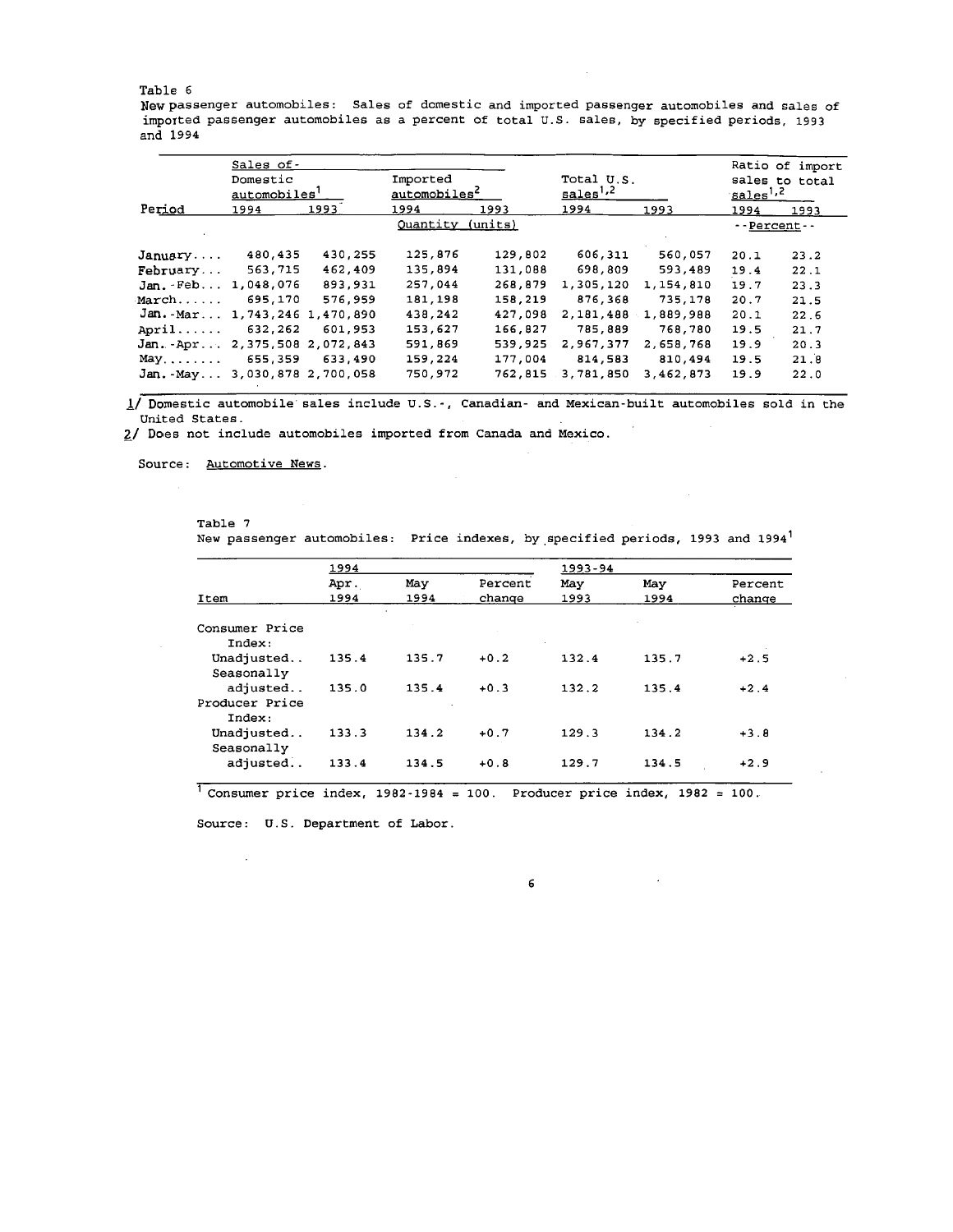New fassenger automobiles: Retail price changes in the U.S. market during May 1994

|                     | Retail price changes |  |
|---------------------|----------------------|--|
| Country source/make | May $1994$ (+ or -)  |  |
|                     |                      |  |
| U.S. producers:     |                      |  |
| General Motors      | No change.           |  |
| Ford                | No change.           |  |
| Chrysler            | No change.           |  |
| Japanese producers: |                      |  |
| Toyota Motors       | No change.           |  |
| Mazda               | No change.           |  |
|                     | No change.           |  |
| Nissan              | No change.           |  |
| European producers: |                      |  |
| Volkswagen          | No change.           |  |
|                     | No change.           |  |
|                     | No change.           |  |
|                     | No change.           |  |
| Mercedes-Benz       | No change.           |  |
| Korean producer:    |                      |  |
| Hyundai             | No change.           |  |

7

Average retail price change for all models.

Source: Automotive News, June 1994.